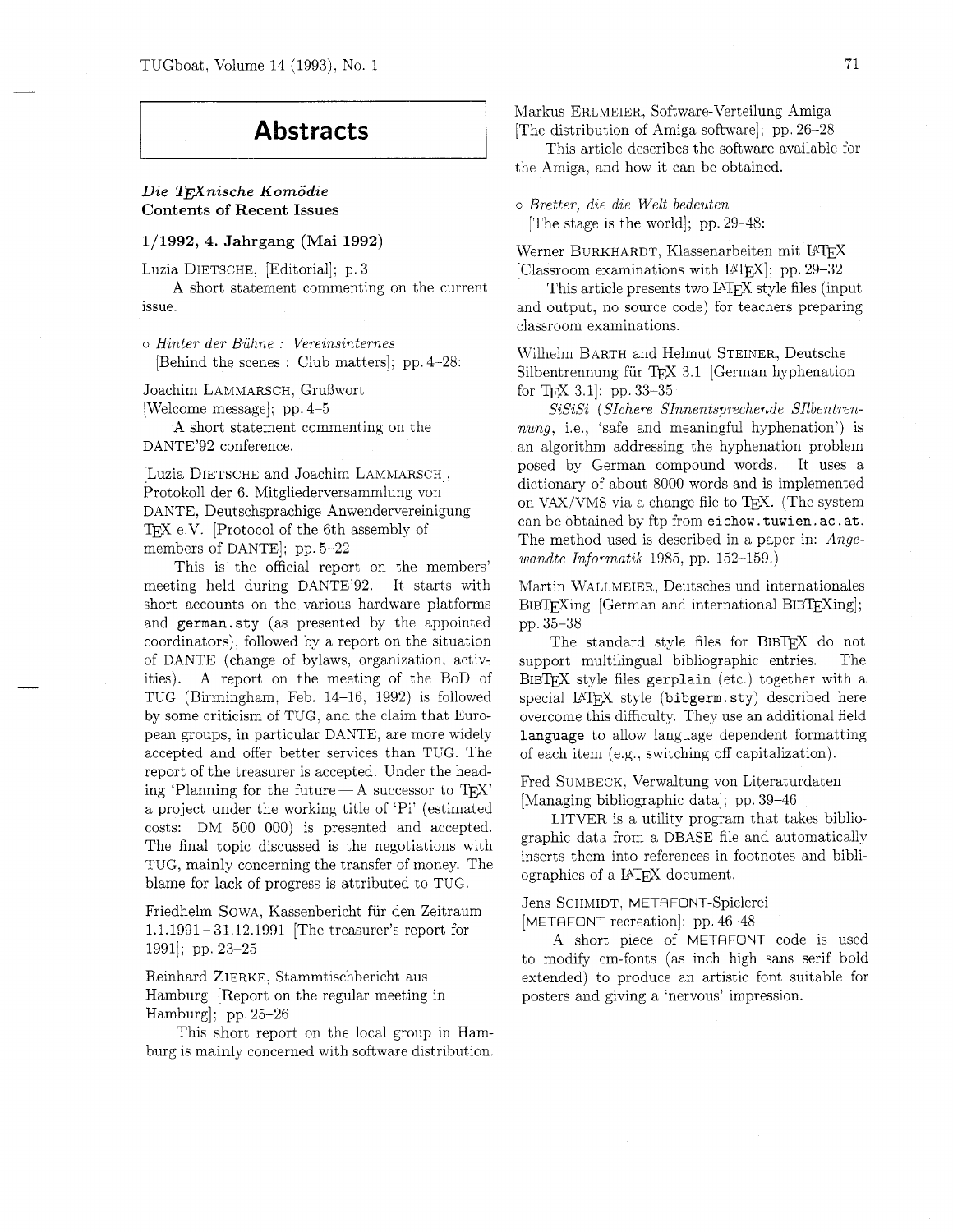$\circ$  *Was Sie schon immmer über TFX wissen wollten* . . . [What you always wanted to know about  $Tr[X \dots]$ ; pp. 49-50:

Luzia DIETSCHE, Anfangerfragen gesucht [Looking for beginners' questions]; p. 49 A new service offers help for newbies.

A new service offers help for newbies.<br>Rainer SCHÖPF, Drei TEX-Rätsel — die Auflösung Rainer SCHÖPF, Drei TEX-Rätsel — die<br>[Three TEX puzzles — solutions]; p. 50<br>The solutions to three succtions

The solutions to three questions on TFX from the previous issue (vol. 3, no. 4) are explained.

o T<sub>F</sub>X-Beiprogramm [TFX co-features]; p. 51:

Luzia DIETSCHE, Bezugsquellen für *TFX* [Sources for T<sub>F</sub>X<sub>]</sub>; p. 51]

A list of addresses where TEX can be obtained.

### *o Leserbrief(e)* [Letter(s)]; pp. 52-55:

Horst SZILLAT, DC-Fonts; pp. 52-54

The author agrees with the criticism of the concept underlying the DC-fonts (expressed in an earlier letter by Peter Schmitt, vol. 3, no. 2) and makes some alternative suggestions. Furthermore, he objects to file naming conventions that are shaped according to the requirements of the least convenient operating system.

#### Claus LANGHANS. Serverzugang

[Access to servers]; p. 54

This letter is concerned with the difficulties of mailbox access by those without net access.

Helmut WOHRLE, Gerateunabhangigkeit

[Device independence]; p. 55

The author of this letter praises the device independence of T<sub>F</sub>X files.

Guido F. PAULI, Wissenschaftliche Publikationen und  $T_F X$  [Scientific publications and  $T_F X$ ]; p. 55

The author points out that many publishers (except publishers of texts in mathematics or physics texts) do not know TEX and its possibilities. He asks for samples with which one could show them that TEX can also be used for other fields (eg.. chemistry).

**0** *Spielplan* [Repertory]; pp. 56-62:

The international and national calendar, and announcements of conferences (EuroT $FX$ '92 - First announcement, One day IATEX V3 conference, TUG'92).

0 *Adressen* [Addresses] ; pp. 63-67:

Various addresses related to DANTE and TUG, the addresses of all persons who have contributed

to this issue, and the addresses of the coordinators in charge of the various hardware platforms.

# **2/1992, 4. Jahrgang (August 1992)**

Luzia DIETSCHE, [Editorial]; p. 3

A short opening statement asking (among others) for addresses of services offering phototypesetting of dvi-files.

*<sup>o</sup>Hinter der Buhne* : *Vereinsinternes*  [Behind the scenes : Club matters]: pp. 4-6:

Joachim LAMMARSCH, Grußwort

[Welcome message]; pp. 4-5

A short report on the author's impressions from the TFX Users Group conference in Portland, his meeting with D.E. Knuth, and the meeting of the board of directors. In particular, he expresses his strong disappointment over the statements on NTS (New Typesetting System) made by Malcolm Clark in his opening address.

Friedhelm SOWA, Stammtisch in Duisburg [Regular meeting in Duisburg]; pp. 5-6

A report on the first local meeting in Duisburg.

o *T&X- Theatertage* 

[TEX theatre festival]; pp. 7-12:

Arne WELLSSOW, Bericht uber DANTE'92 in Hamburg [Report on the DANTE'92 conference in Hamburg]; pp. 7-12

This report on the proceedings of the conference contains short abstracts of the tutorial and the lectures.

o *Bretter, die die Welt bedeuten*  [The stage is the world]; pp. 13-45:

Erich NEUWIRTH, Die Weiterentwicklung von TFX : Protokoll vom 27. März 1992 im Rahmen von DANTE'92 in Hamburg [The future development of T $EX$ ; pp. 13-15

This is the protocol of a meeting during DANTE'92 dedicated to the project of developing a successor to T<sub>F</sub>X. It consists mostly of questions. A mailing list dedicated to this project is announced **(nts-l@m.** urz. mi-heidelberg. de).

#### Frank MITTELBACH, L<sup>A</sup>TEX3; pp. 15-22

A report on the origins and the current state of the LAT<sub>F</sub>X3 project, containing some details of the guiding principles (internal language for style design and the context model).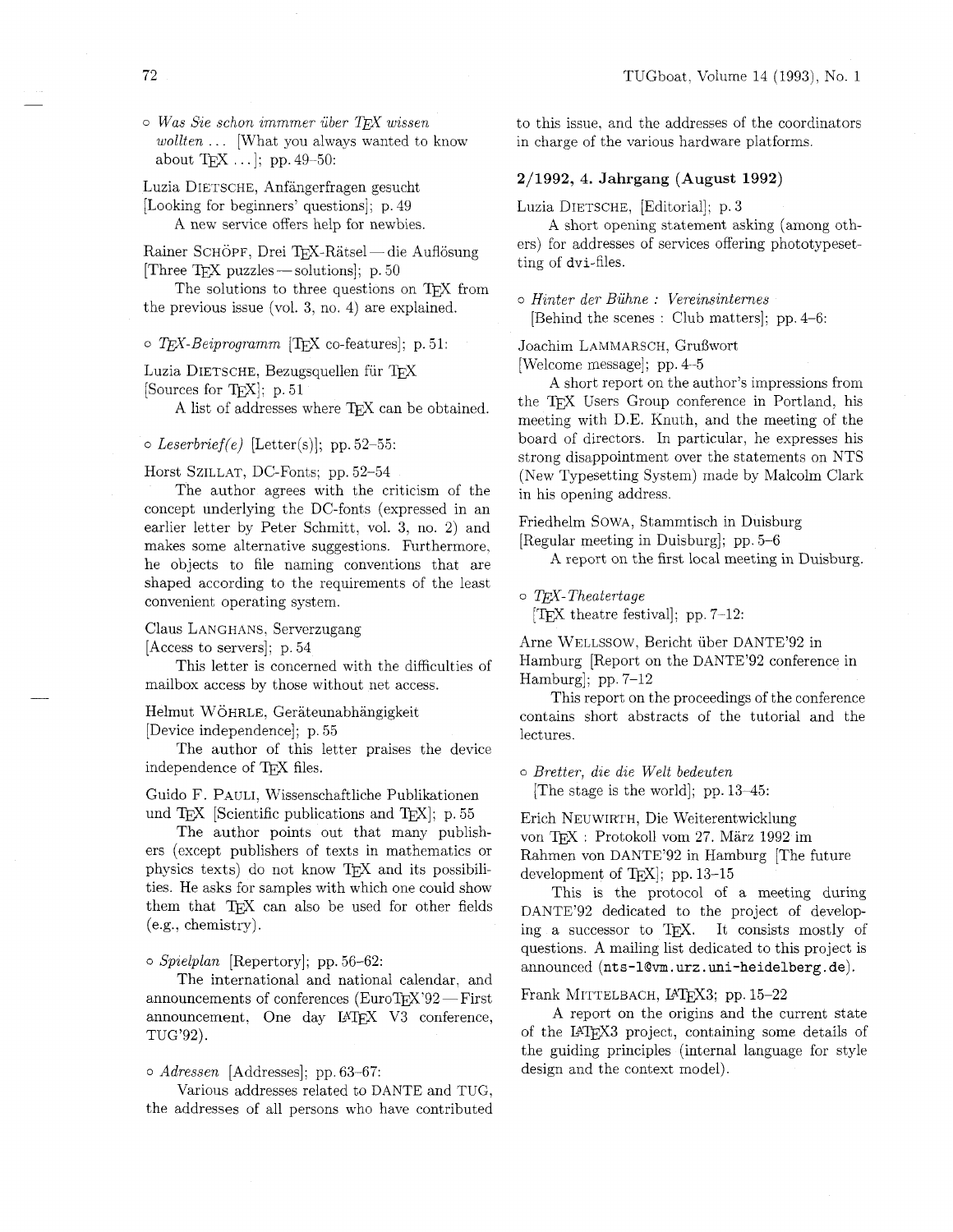Claus LANGHANS, Elektronische Kommunikation für Jedermann [Electronic communication for everyone]; pp. 22-26

An overview of the network possibilities available for private use in Germany.

Horst SZILLAT,  $\mathcal{A}_{\mathcal{M}}$ S-IAT<sub>E</sub>X; pp. 26-31

This overview describes the advantages and disadvantages of American Mathematical Society-LAT<sub>F</sub>X, and how to install the package.

Hans-Hermann BODE, Neue BIBTFX-Style-Files: Die *adaptable family* [New style files for BIBTFX: The adaptable family]; pp. 31-41

The new BIBTFX styles (aplain, etc.) presented are modifications of the standard styles. They provide the possibility to change the layout (fonts used for specific fields) and the words and phrases inserted by the style (like names for months, editions. and chapters).

Friedhelm SOWA, Text und Bilder

[Text and pictures]; pp. 41-45

This article describes the history and the usage of picinpar, a set of macros which allow the specification of a window in a paragraph that can be filled by arbitrary material (text or graphics).

 $\circ$  *Was Sie schon immer über TEXwissen wollten* . . . [What you always wanted to know about  $Tr[X \dots]$ ; p. 46:

Joachim LAMMARSCH, Umgebungsbereich zu klein? [DOS-environment too small?]; p. 46

A hint describing how to enlarge the space available for DOS environment variables.

o *TFX-Beiprogramm* [TFX co-features]; p. 47:

Joachim LAMMARSCH, Das Ärgernis [The cause of anger]; p. 47

The author expresses his annoyance over two cases of software distribution, namely, the  $T_F X$ system distributed by TUG (too little credit is given to  $emTrX$ ), and a disk included in a special issue of CHIP (no credit to DANTE).

o *Rezensionen* [Reviews]; pp. 48-49:

Reinhard ZIERKE, Das Vieweg LATFX-Buch: Eine praxisorientierte Einführung [The Vieweg LATEX book: A practical introduction]; pp. 48-49

#### o *Leserbrief(e)* [Letter(s)]; p. 50:

Two letters, one asking for a printer driver for the NECP6+ under UNIX, the other informing that the P<sub>I</sub>CI<sub>F</sub>X manual is now distributed by TUG.

o *Spielplan* [Repertory]; pp. 51-58:

The international and national calendar, and announcements of conferences (Clausthal-Zellerfeld and  $EuroTrX'92$ ).

*o Adressen* [Addresses]; pp. 59-63:

Various addresses related to DANTE and TUG, the addresses of all persons who have contributed to this issue, and the addresses of the coordinators in charge of the various hardware platforms.

#### **3/1992, 4. Jahrgang (November 1992)**

Luzia DIETSCHE, [Editorial]; p. 3

In her opening statement, the managing editor of the journal comments on the divergent format in which contributed articles reach her. One article was even in Word format!

*<sup>o</sup>Hinter der Biihne* : *Vereinsinternes*  [Behind the scenes : Club matters]; pp. 4-17:

[Luzia DIETSCHE and Joachim LAMMARSCH], Protokoll der 7. Mitgliederversammlung von DANTE. Deutschsprachige Anwendervereinigung e.V. [Protocol of the 7th assembly of members of DANTE]; pp. 4-17

This is the official report on the members' meeting held in Clausthal. It starts with short accounts on the various hardware platforms. software services, and german. sty (presented by the appointed coordinators), followed by a report on the situation of DANTE (2102 members by August 1992, organization. services).

Joachim Lammarsch gives a detailed report on his problems with the publisher of the journal 'CHIP' (Vogel Verlag, already mentioned in the previous issue. p. 47) who did not give credit for the disk provided by DANTE. In his report on the software distribution by DANTE he admits problems that still cause rather delayed delivery. Nevertheless, when he cites a letter of a complaining member, he classifies the attitude expressed as an example of a consumer's thinking which (unfortunately) spreads more and more. The feedback, he deplores, is usually negative — there is almost never a word of thanks.

Then Joachim Lammarsch gives reports on his meeting with D.E. Knuth in Stanford (on NTS), and on the meeting of the BOD of TUG in Portland. The next TFX Users Group conference will be held in Birmingham. Though he suggests cancelling the European conference to avoid reduced numbers of participicants, he also rejects the possibility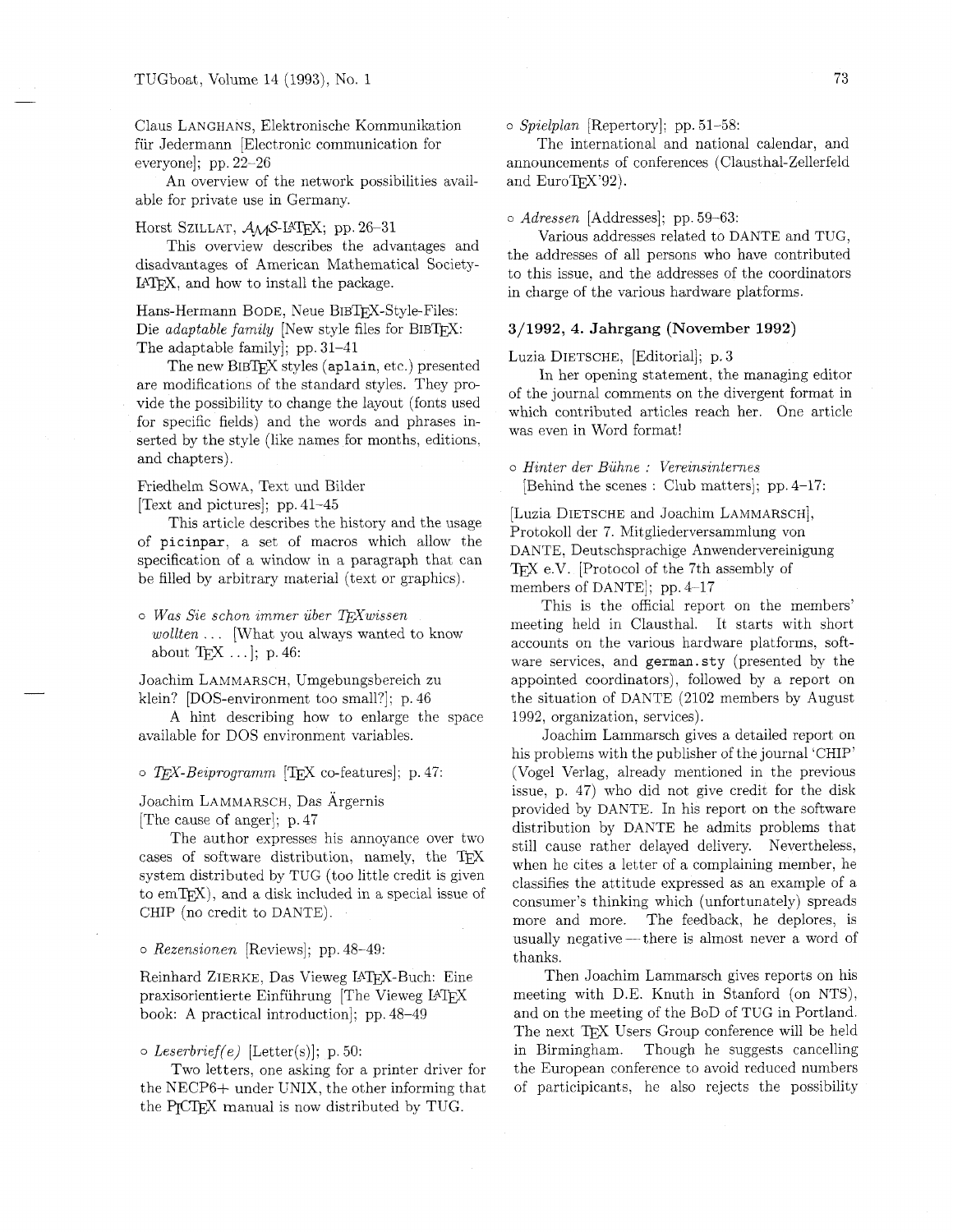to announce it as a joint TUG *and* European conference.

Friedhelm Sowa delivers a short report on the<br>Portland conference. He deplores that — in contrast<br>the Portland conference the portlands did not to European conferences — the participants did not gather socially in the evenings (with only one exception, a bowling event), and that — due to the gather socially in the evenings (with only<br>exception, a bowling event), and that—due t<br>high costs — only a few 'new faces' appeared.

o *Bretter, die die Welt bedeuten* 

[The stage is the world]; pp. 18-36:

Joachim BLESER and Edmund LANG, Bilder in LATFX-Dokumenten [Pictures in LATFX documents.]; pp. 18-24

The macro package picins. sty allows the inclusion of pictures in LAT<sub>E</sub>X documents. Four environments produce a frame for the picture (a normal frame, a frame with rounded corners, a dashed frame, and a frame with a shadow). The pictures can be placed at the beginning of a paragraph (left or right), or between paragraphs. The inclusion of pictures prepared by external means is briefly discussed.

Bernd RAICHLE, Umlaute im BIBTEX-Stylebefehl MACRO [Accents and the BIBTFX command MACRO]; pp. 25-27

In a BIBTEX macro definition the replacement text has to be put between double quotes, and the text may not contain a double quote. This poses a problem for German macro definitions, e.g., if one wants to define a macro for 'M\"arz' (the German name for March). The author discusses the disadvantages of various solutions, and proposes a new method.

Oliver SCHURR, Die document style-Familie SCRIPT [The document style family SCRIPT]; pp. 27-28

The author reports his positive experiences with the SCRIPT package for LAT<sub>F</sub>X which allows easy adaption to German layout conventions, and which provides a very flexible letter style.

Peter WILLADT, Anregungen hinsichtlich der Softwareverteilung von DANTE e.V. [Suggestions concerning the DANTE software distribution]; pp. 29-30

This article contains a checklist for authors of software packages: What should they observe when preparing a release?

Dieter JURZITZA, WANDEL. EXE - ein vielfältig nutzbarer Formatkonverter [WANDEL.EXE-a format converter with many uses]; pp. 31-32

WANDEL is a program that converts WordStar  $(3 \text{ and } 5)$  and ASCII files to TFX, and that performs various conversions between WordStar **3** and 5, Tempus, and ASCII files.

Thomas ESKEN, Kurzer Nachtrag zur

TFX-Benutzeroberfläche Tx1 [A short addendum to the  $TrX$  user interface  $Tx1$ ; pp. 33-34

This article describes the features of Tx1 (now version 4.10), a free TFX shell, and an accompanying utility DVIChk. The package is also available in English.

Christoph GULICHER, Autoaufkleber

[Car stickers]; pp. 34-35

This note gives the LAT<sub>F</sub>X code (using portland. sty) to produce a sticker with the inscription 'High T<sub>F</sub>X Car'.

W.F. KUCHEL and P.H. MUUS, Kalender [Datebook]; pp. 35-36

KALENDER is a shareware program that produces a .dvi file for printing out a datebook containing personal entries (addresses, birthdays, etc.).

*o Was Sie schon immer uber* TEX *wissen wollten* . . . [What you always wanted to know about T<sub>E</sub>X ... ]; pp. 37-38:

Luzia DIETSCHE, Blocksatz beim Abbildungs-/ Tabellentitel [Paragraph shape in the caption of a figure or table]; pp. 37-38

It is shown how the article style has to be modified to provide captions with hanging indentation after the first line.

 $\circ$  *T<sub>F</sub>X-Beiprogramm* [T<sub>F</sub>X co-features]; pp. 39–40:

Ekkehard HUNDT, Nachdrucke der Knuth-Bande [Reprints of the books by Knuth]; pp. 39-40

This is a list of the latest editions of the books from *Computers* k3 *Typesetting.* It also informs that the error logs of these books can be obtained free of charge.

o *Rezensionen* [Reviews]; pp. 41-43:

Joachim LAMMARSCH, A Beginner's Book of TEX; pp. 41-43

This is a review of the English translation (by Silvio Levy) of the book by Raymond Seroul. It mainly consists of a description of the contents.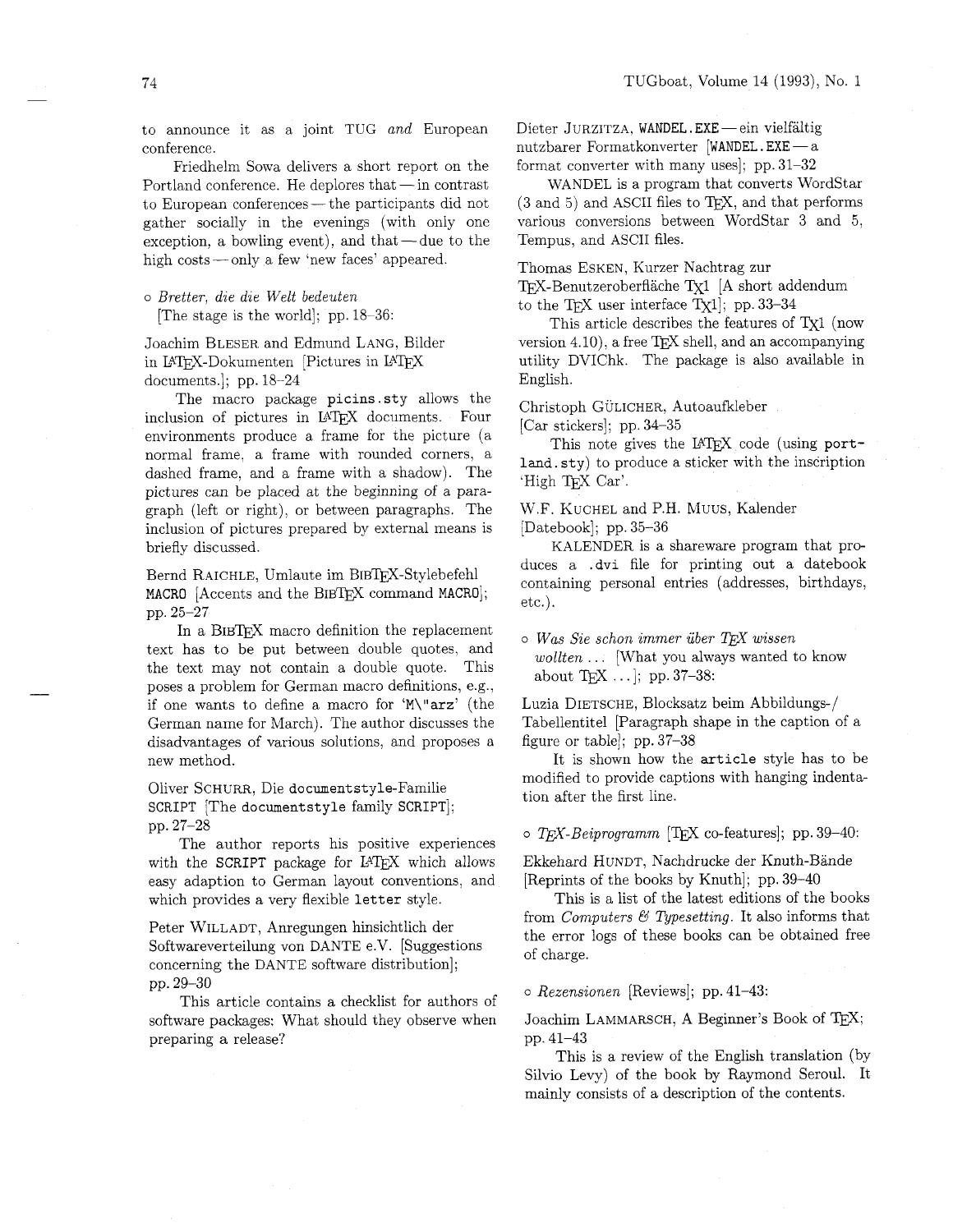o *Leserbriefje)* [Letter(s)]; pp. 44-45: *o Bretter, die die Welt bedeuten*  Four letters, one pointing out an anglicism in an article by Friedhelm Sowa (who used *Paragraph* Jürgen GLÖCKNER, Erzeugung virtueller Fonts<br>instead of *Absatz*) in the previous issue, one looking [Generating virtual fonts]; pp. 9–16<br>for a used phototypesetter, one w T<sub>F</sub>X material.

announcements of conferences (TUG'93 call for Script-\special to obtain grey digits; (iii) adapting<br>papers : World Wide Window on TEX).

#### *o Adressen* [Addresses]; pp. 52-55:

Various addresses related to DANTE and TUG. the addresses of all persons who have contributed to this issue, and the addresses of the technical advisors in charge of the various hardware platforms.

## **4/1992, 4.** Jahrgang (Dezember **1992)**

#### Luzia DIETSCHE, [Editorial]: p. **3**

In her opening statement the managing editor of the journal comments on the difficulties posed by P<sub>I</sub>CI<sub>F</sub>X and by the IAI<sub>F</sub>X picture environment when contributed articles have to be converted to the A5 format used by the journal (usually from A4 format).

*<sup>o</sup>Hinter der Buhne* : *Vereinsinternes*  [Behind the scenes : Club matters]: pp. 4-8:

Joachim LAMMARSCH, Grußwort

[Welcome message]; pp. 4-6

In his column the president of DANTE addresses various organizational questions (payment of membership dues. organizing an office, software and books distributed by DANTE). One remarkable fact mentioned is that about half of the TEX books delivered by Addison-Wesley are out of date-the record being a book on METAFONT 1.0!

Lothar MEYER-LERBS, TEX auf dem Mac  $[TFX \text{ on the Mac}]; p.6$ 

This note lists sources and current versions of OzT<sub>F</sub>X, *Textures*, and DirectT<sub>F</sub>X.

Markus ERLMEIER, TFXnische Software für den Amiga  $[T<sub>F</sub>X<sub>n</sub>ical software for the Amiga]$ ; pp. 6-8

This article explains how DANTE members may order TEX software for the Amiga.

who uses them? This article explains in detail some of the basics of generating virtual fonts. For the following three examples complete step-by-step o *Spielplan* [Repertory]; pp.46-51:<br>
The international and national calendar, and<br>
instructions are given: (i) replacing the digits of one font by those of another one; (ii) using Postthe font coding scheme of one font to that of another one (in this case: for the DVIPS drivers of ArborText and of Tomas Rokicki). Articles like this may help that virtual fonts-a powerful, but yet often neglected tool- are more commonly used.

> Joachim DIPPEL, Neues zum LATEX-Seitenlayout: Der Ourhead Style [News on IATEX page layout: The ourhead style]; pp. 16-20

The author explains how the definitions of headlines and footlines in article style can be modified to realize a complicated page layout, e.g.. framed pages, with (framed) multi-line page heads and page footers.

Stefan BREUER, Anmerkungen zum \footnote-Befehl [Remarks on the \footnote command]; pp. 20-22

The author describes an ad-hoc solution in which he modified the LAT<sub>EX</sub> \footnote command to obtain a format demanded by a publisher: footnotes as a list (with numbers) and indented text.

Werner BURKHARDT, Schaubilder mathematischer Funktionen mit PJCTEX [Diagrams of

mathematical functions using  $P_{\text{TCTr}}[X]$ ; pp. 22-27

This P<sub>I</sub>CI<sub>E</sub>X tutorial shows (using the sine function as an example) how the graph of a function can be plotted in a labelled coordinate system. The final code is obtained by refinement in several steps. (It must be remarked, however, that using only five values of the function—at  $-\pi$ ,  $-\pi/2$ , 0,  $\pi/2$ , and  $\pi$ -is too crude, even if the plotted curve might look quite all right.)

Joachim BLESER and Edmund LANG,

Balkendiagramme in LATEX-Dokumenten

[Column charts in LATEX documents]; pp. 28-31

This article describes the use of **bar.sty.** a LATFX style file that uses the picture environment to draw column charts. The columns can be drawn 2- or 3-dimensional. Eight different patterns can be used to shade the columns.